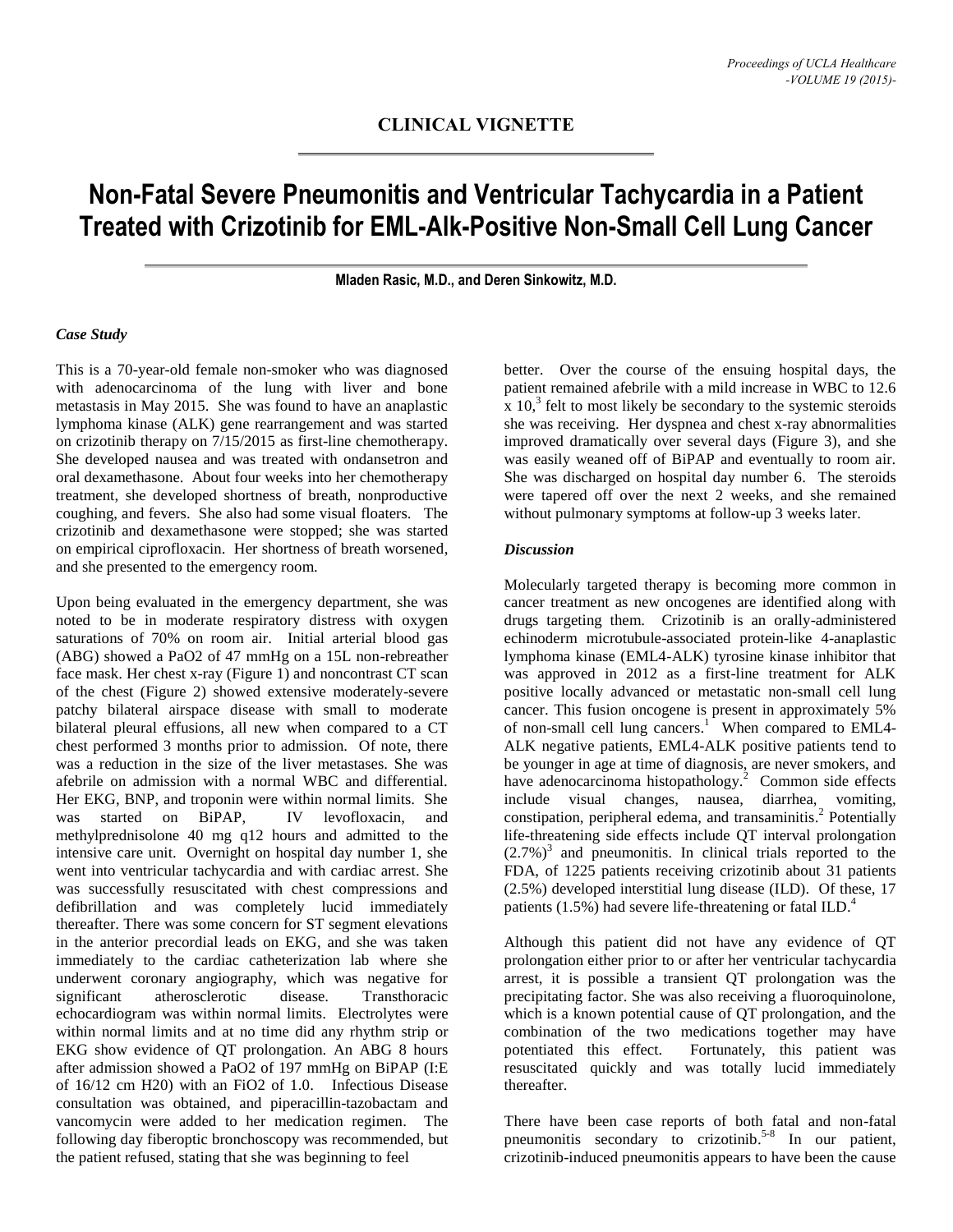of her respiratory failure. Although she did report fevers at home, she was afebrile on presentation and throughout her hospitalization. Her WBC was essentially normal throughout and culture was negative, thus making an infectious process less likely. Cardiogenic pulmonary edema also appeared less likely as her BNP and echocardiogram were within normal limits. Her rapid response to systemic steroids is consistent with other described cases of nonfatal crizotinib-induced acute lung disease.<sup>5,8</sup> It is possible that the dexamethasone she was taking prior to admission for her nausea attenuated the pulmonary toxic effects of the crizotinib, which may be why her symptoms worsened significantly when her dexamethasone was discontinued.

The incidence of severe lung disease with tyrosine kinase inhibitors has been reported to be higher in patients with a history of smoking, prior interstitial lung disease, Asians, and males. Our patient did not fit into any of those categories. Her clinical presentation, though, did fit the commonly reported scenario of acute dyspnea, low grade fever, and nonproductive cough occurring within 2 months of starting therapy. Since there are no clearly defined criteria for druginduced lung disease, a high index of suspicion must be maintained. No specific treatment has proven effective besides discontinuation of the agent. Glucocorticoids have been recommended in the more severe cases based on case reports. 9

Physicians treating patients with crizotinib need to be aware of the potentially life-threatening cardiac and pulmonary side effects of this medication. They should also be aware of any medications which may potentiate its side effect profile.

#### *Figures*

**Figure 1.** Her chest x-ray showed extensive moderatelysevere patchy bilateral airspace disease with small to moderate bilateral pleural effusions, all new when compared to a CT chest performed 3 months prior to admission.



**Figure 2.** Her noncontrast CT scan of the chestshowed extensive moderately-severe patchy bilateral airspace disease with small to moderate bilateral pleural effusions, all new when compared to a CT chest performed 3 months prior to admission.



**Figure 3.** Her dyspnea and chest x-ray abnormalities improved dramatically over several days.



## **REFERENCES**

- 1. **Forde PM, Rudin CM**. Crizotinib in the treatment of non-small-cell lung cancer. *Expert Opin Pharmacother*. 2012 **Jun**;13(8):1195-201. doi:10.1517/14656566.2012.688029. Review. PubMed PMID: 22594847.
- 2. **Rothenstein JM, Letarte N**. Managing treatmentrelated adverse events associated with Alk inhibitors. *Curr Oncol*. 2014 Feb;21(1):19-26. doi:10.3747/co.21.1740. PubMed PMID: 24523601; PubMed Central PMCID: PMC3921027.
- 3. **Kwak EL, Bang YJ, Camidge DR, Shaw AT, Solomon B, Maki RG, Ou SH, Dezube BJ, Jänne PA, Costa DB, Varella-Garcia M, Kim WH, Lynch TJ, Fidias P, Stubbs H, Engelman JA, Sequist LV, Tan W, Gandhi L, Mino-Kenudson M, Wei GC, Shreeve SM, Ratain MJ, Settleman J, Christensen JG, Haber DA, Wilner K, Salgia R, Shapiro GI, Clark JW,**